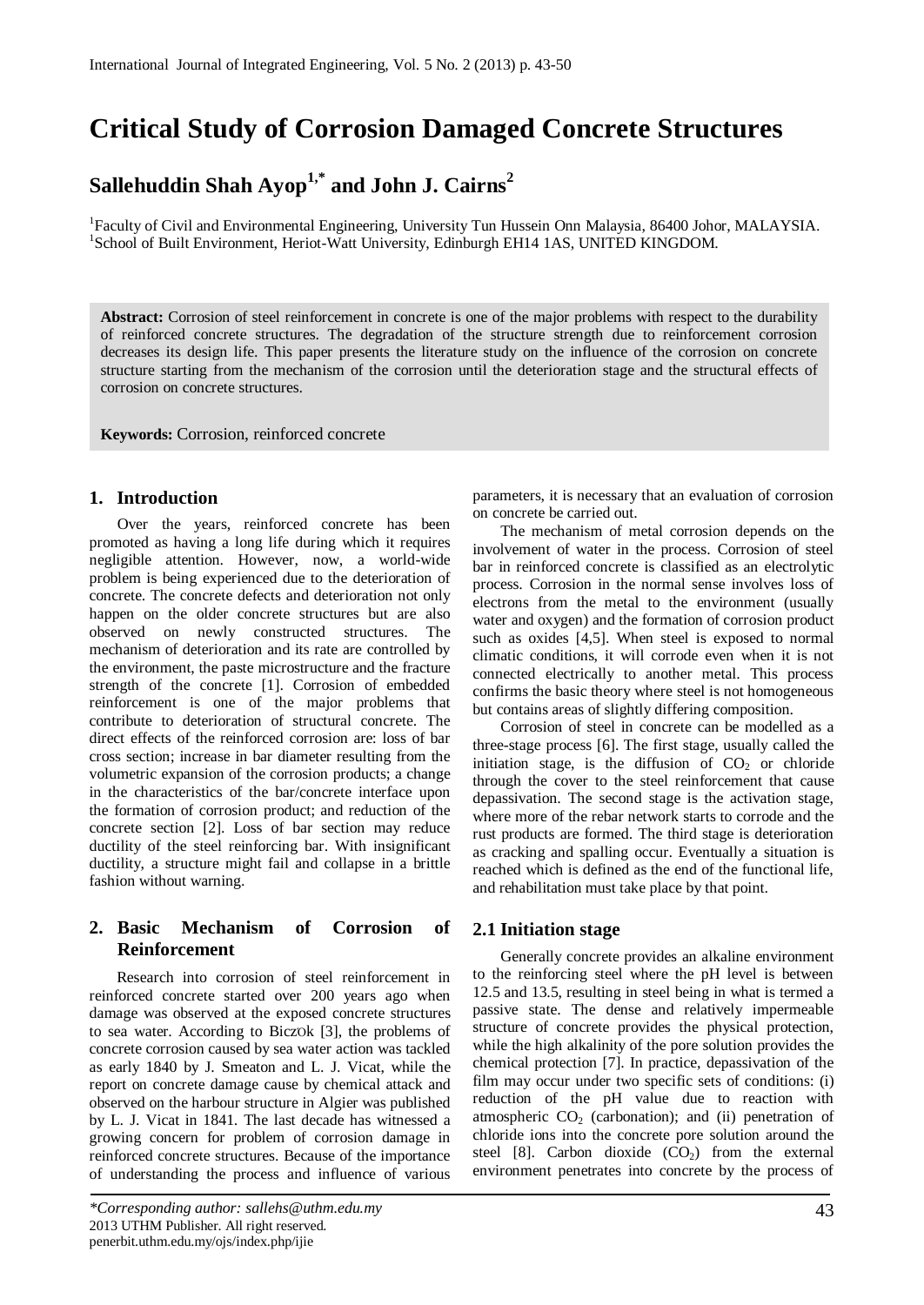diffusion. In the presence of water, this gas dissolves and reacts with cement to form carbonates. This reaction decreases the pH value to 9.5 resulting in destruction of the passivating layer. Corrosion begins only if the reinforcing steel has significant potential difference along with the presence of sufficient moisture and oxygen [9].

Chlorides penetrate the cover of the reinforcedconcrete member by a combination of diffusion and capillary action and they gradually permeate until they reach the steel surface. Steel reinforcement becomes depassivated after a period of time once a threshold of chloride concentration is reached, which depends principally upon the cement composition, concrete quality, and the conditions of environmental exposure, [10].

## **2.2 Activation stage**

Once the passive layer breaks down, then areas of rust start appearing on the steel surface [6]. The rate of corrosion may vary from point to point because of variations in alkalinity (pH) and concentration of salt and oxygen in the solution in the concrete close to the bar surface [11].

Iron dissolves away from the anodic region, while the electrons passing to the cathode regions combine with water and oxygen to form hydroxyl ions, [OH]. The hydroxyl ions will combine with the ferrous ions, Fe++, released into the electrolyte at the anode, to form ferrous hydroxide (Fe  $(OH_2)$ ), a slightly soluble jellylike substance which, in the presence of oxygen, is promptly converted into some other form of iron oxide, e.g.

insoluble or some ferric oxide (Fe<sub>2</sub>O<sub>3</sub>.H<sub>2</sub>O), which is rust (see Fig. 1).

Two kind of electrochemical corrosions have been classified; microcell and macrocell corrosion. Microcell corrosion, consisting of pairs immediately adjacent anodic and cathodic areas which often lead to the uniform ion removal [12]. This type of corrosion is generally caused by carbonation of concrete over a wide area in the vicinity of the steel.

Macrocell corrosion leads to localized attack which can reduce the minimum area of a bar at a relatively rapid attack. Macrocell normally occurs in the case of chlorideinduced corrosion which consists of anodically acting areas where the critical chloride content has been reached and large cathodes are next to the anode or sometimes also quite far away from the anode up to a distance of a few metres [13]

When reinforcement rusts, the corrosion products generally occupy considerably more volume than that of the steel destroyed [11]. The magnitude of this increase in volume typically varies in the region of 2 to 3 times the volume of the metal. This leads to the cracking and spalling of the concrete cover observed as the usual consequences of corrosion of steel in concrete and to the red/brown brittle, flaky rust on the bar and the rust stains seen at cracks in the concrete. Some of these corrosion products disperse into the concrete pores surrounding the bar and extend to which they disperse influences the build-up of pressure. Slower rate of corrosion permit corrosion products to disperse. This is significant for the rate of corrosion to be used in the laboratory simulation.





Fig.1 The corrosion reaction on steel.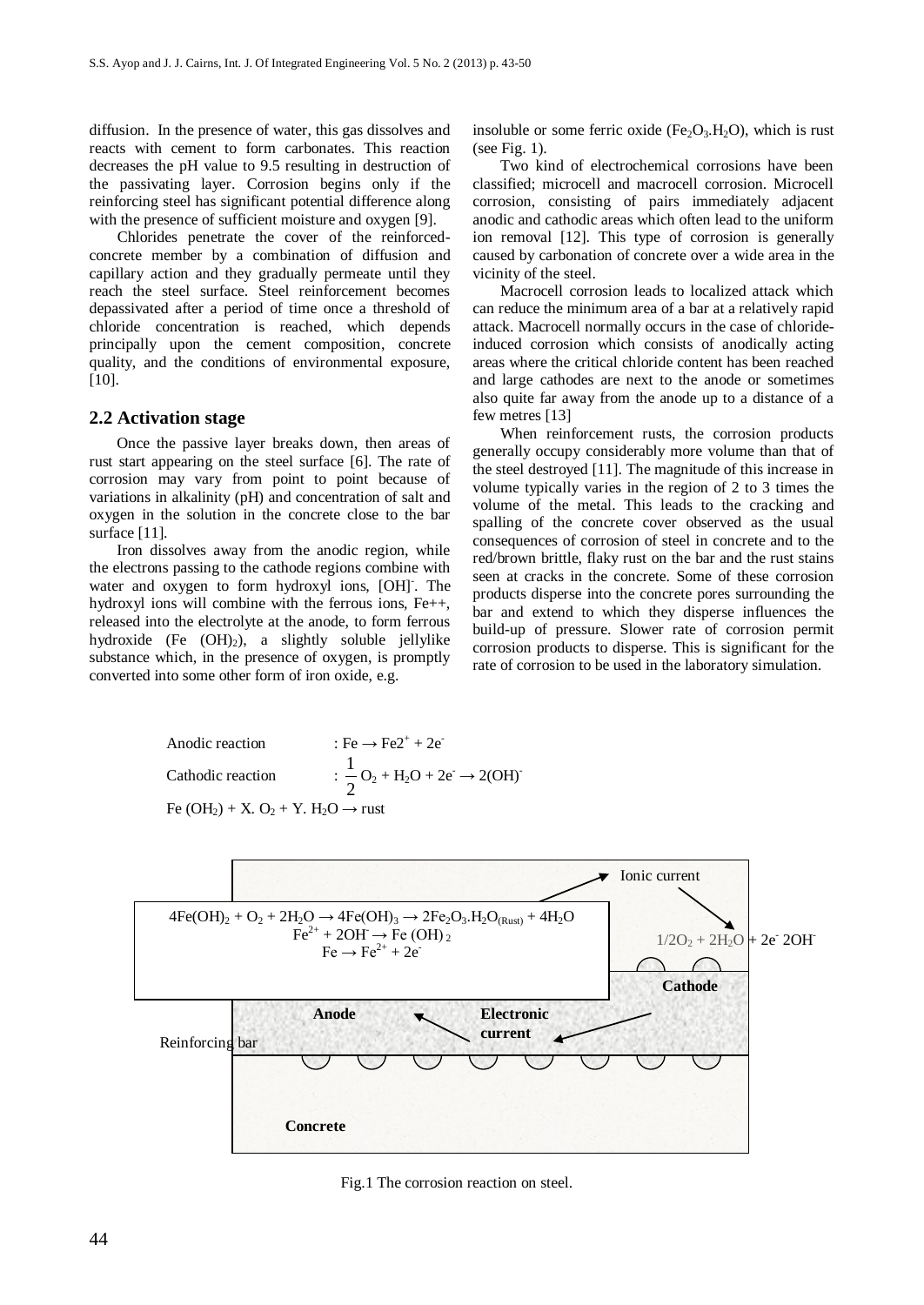#### **2.3 Deterioration stage**

Corrosion will reduce the cross-section of the steel and the concrete, and thereby the load carrying capacity of the structure. Pitting corrosion is more dangerous than uniform corrosion. Without necessarily being evident from the surface of the member, it may progressively reduce the cross sectional area of the rebar to a point where the rebar can no longer withstand the applied load leading to a catastrophic failure of the structure [14].

The basic problem associate with the deterioration of reinforced concrete as a result of corrosion is not only that the reinforcing steel reduces in mechanical strength, but also the products of corrosion exert stress within the concrete that cannot be resisted by the limited plastic deformation capacity of the concrete and the concrete therefore cracks. This leads to the weakening of the bond and anchorage between concrete and reinforcement which directly affects the serviceability and ultimate strength of concrete element within structures [15]. Also, spalling of the concrete cover reduces the cross sectional area of concrete in the member which may also reduce axial, bending and shear capacity.

## **3. Structural Effects of Corrosion**

Many experiments have been done in order to investigate the effects of corrosion on the overall performance of an RC member. Castel et al. [16] showed that the stiffness deterioration in the response of a corroded beam depends on the interaction of bar-section reduction and bond deterioration. According to Coronelli and Gambarova [17], the flexural behaviour in a corroded beam is affected not only by the loss of concrete and steel section but also by bond decay. Corrosion affects both the strength and the ductility of the structure at ultimate, because corrosion reduces the steel elongation at maximum load. The effects of corrosion on reinforced concrete member can be divided into three conditions, those on loss of bar cross section, those which affect the surrounding concrete and those which affect interaction (or bond) between bar and concrete [18]. The consequence of each of these aspects and their interrelated effect on the load-carrying capacity of reinforced concrete structures is shown in Fig. 2. Therefore to tackle the problem related with corroded reinforcing bars in concrete, these three main parameters, such as loss of bar section, cover cracking and bond degradation should be considered.



Fig. 2 Effects of reinforcement corrosion on residual structural capacity [18].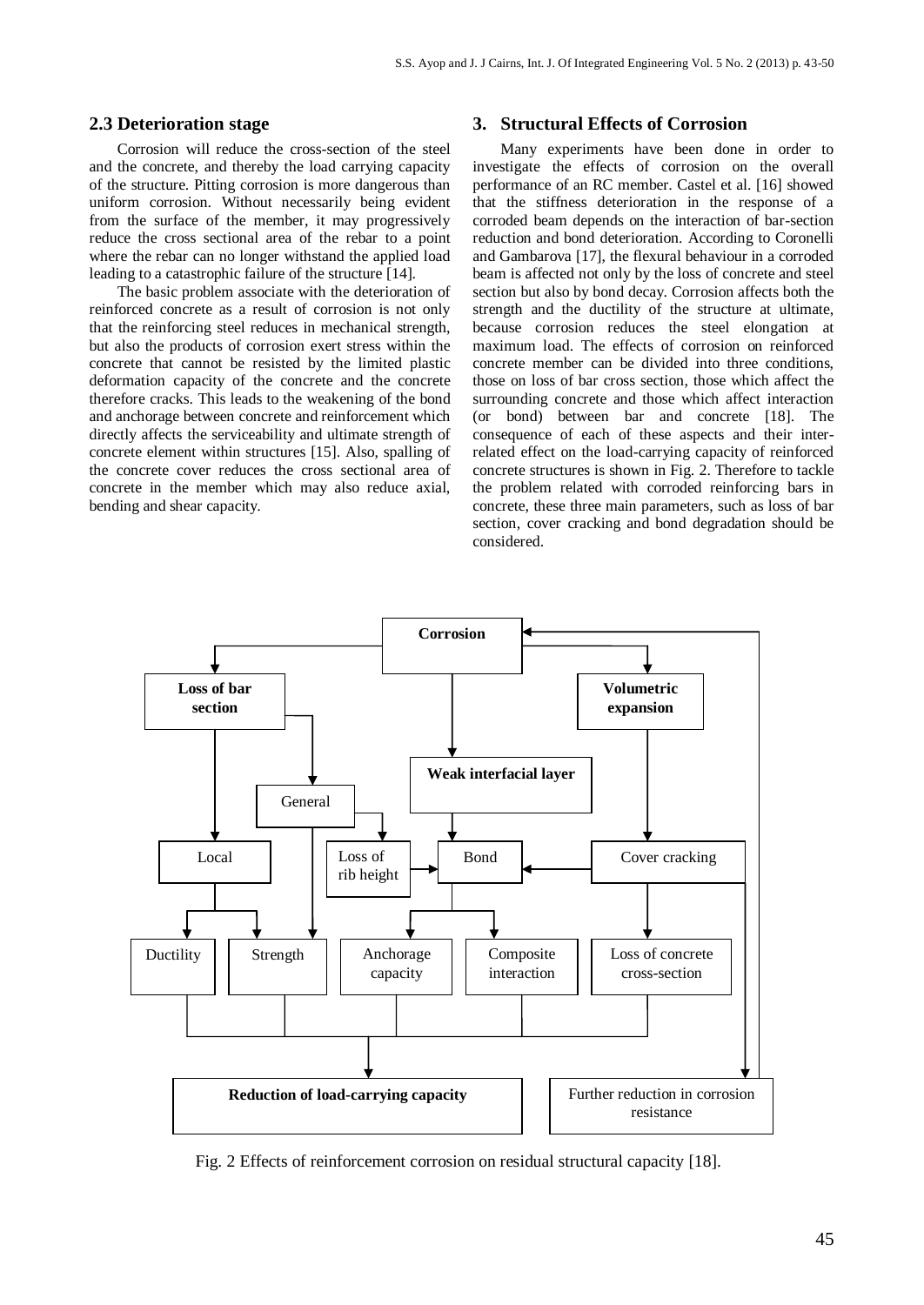#### **3.1 On bars**

Several experimental studies have investigated the effects of corrosion on the mechanical behavior of steel bars [16,19]. According the Andrade et al. [20], reduction in the bar section between 10 and 25% in the critical zones of the structure will mean the depletion of its residual service life, whereas reduction up to 5% (with cracking and spalling) will indicate an early stage of deterioration.

Experimental work done by Almusallam [7] on the effects of corrosion on mechanical properties of steel reinforcement indicates that, as the degree of corrosion increases, the corresponding elongation of the bar before failure decreases. It also shows that 12.6% or more corrosion increases steel reinforcement brittleness. Conversely, corrosion generated from atmospheric exposure up to 16 months shows no effects on yield and ultimate tensile strength as tested by Maslehuddin et al. [21], but here the amount of section loss was small, and the maximum diameter reduction was only 0.53 percent. Based on a study of ductility of corroded reinforcing bars, Du et al. [22] concluded that the reduction of ductility of corroded reinforcement is primarily a function of the amount of corrosion (% of weight loss), rather than bar type and diameter. Furthermore, strength ratio, hardening strain and elastic modulus are not significantly affected for up to 25% corrosion.

## **3.2 Bond**

There are two mechanisms by which corrosion may affect the bond between reinforcing bars and concrete [10]. First, most of the corrosion products that accumulate on the bar surface occupy a larger volume than that of the original un-corroded metal, thereby causing cracking or spalling of the concrete cover. Loss of cover inevitably implies loss of confinement and reduction in bond strength at the interface zone between the two materials. In addition, the surface of the bar becomes covered with corrosion products. This interferes with the development of bond mechanisms that rely on adhesion on the bar surface.

Degradation of anchorage bond of reinforced bar due to corrosion has been investigated by many researchers. Several experiment tests have been conducted in order to understand the degradation behaviour and identify the distress parameters that contribute directly to the degradation. In plain bars, two different mechanisms might thus be responsible for loss of bond as a result of corrosion [18]: (i) a mechanical weak layer of corrosion product at the steel/concrete interface, and (ii) a reduction in the confinement as cover cracks develop along the bar owing to volumetric expansion of the product of corrosion.

A test conducted by Morinaga [23] shows that the influence of corrosion on bond strength was different between plain round and deformed bars. On plain round bars, bond strength was determined mainly by the adhesive force between concrete and bar surface, while on deformed bars the key action of the ribs on the surface of the bar was not affected by the corrosion. He assumed that there is no distinctly negative influence of corrosion on bond strength until the degree of corrosion reaches the very heavy grade. However, Cairns et al**.** [24] conducted friction tests to measure the change in coefficient of friction between steel plates and concrete as a result of corrosion. They concluded there was no evidence to support the influence those corrosion products produce a mechanically weak layer at the bar-concrete interface.

General trend of changes of bond strength after corrosion has been initiated is presented in Fig. 3 [25], although there are exceptions in certain circumstances, described later. Initially, bond strength is increased by a small amount of corrosion but starts to decrease with further increases in corrosion level.



This trend was observed by Cabrera and Ghoddoussi [25] and Al-Sulaimani et al. [27]. They used the same size of pull-out specimens (150 mm x 150 mm) reinforced with different bar diameters. Both results show that bond strength increased when the corrosion level increased up to 1% section loss and decreased with further corrosion. Bond strength increment was inversely related to bar diameter, as in the work of Al-Sulaimani; 3 different bar diameters which implies on different of cover to diameter ratios were used where 10 mm bar shows the highest increment of 56% (0.87% section loss) followed by 14 mm and 20 mm bar diameter (32% and 27% respectively, corresponds to 0.9% and 0.65% section loss).

In the Cabrera and Ghoddoussi test, only a 12 mm bar diameter was used and gave around 14% increment on bond strength (0.71% section loss). This increment was lower than in the Al-Sulaimani test even the level of corrosion was almost similar, which results from the influence of surface crack width which reduced the confinement of the test bars. During their test, specimens were in the precracking stage with no surface crack observed, while in the Cabrera test, 0.2 mm width surface crack appeared when the bond strength starts to decrease.

The same result was observed by Auyeung et al*.* [28]. They used axial tension pullout test specimens to study the bond behaviour of a corroded reinforcement bar. After 1% of corrosion, bond strength decreased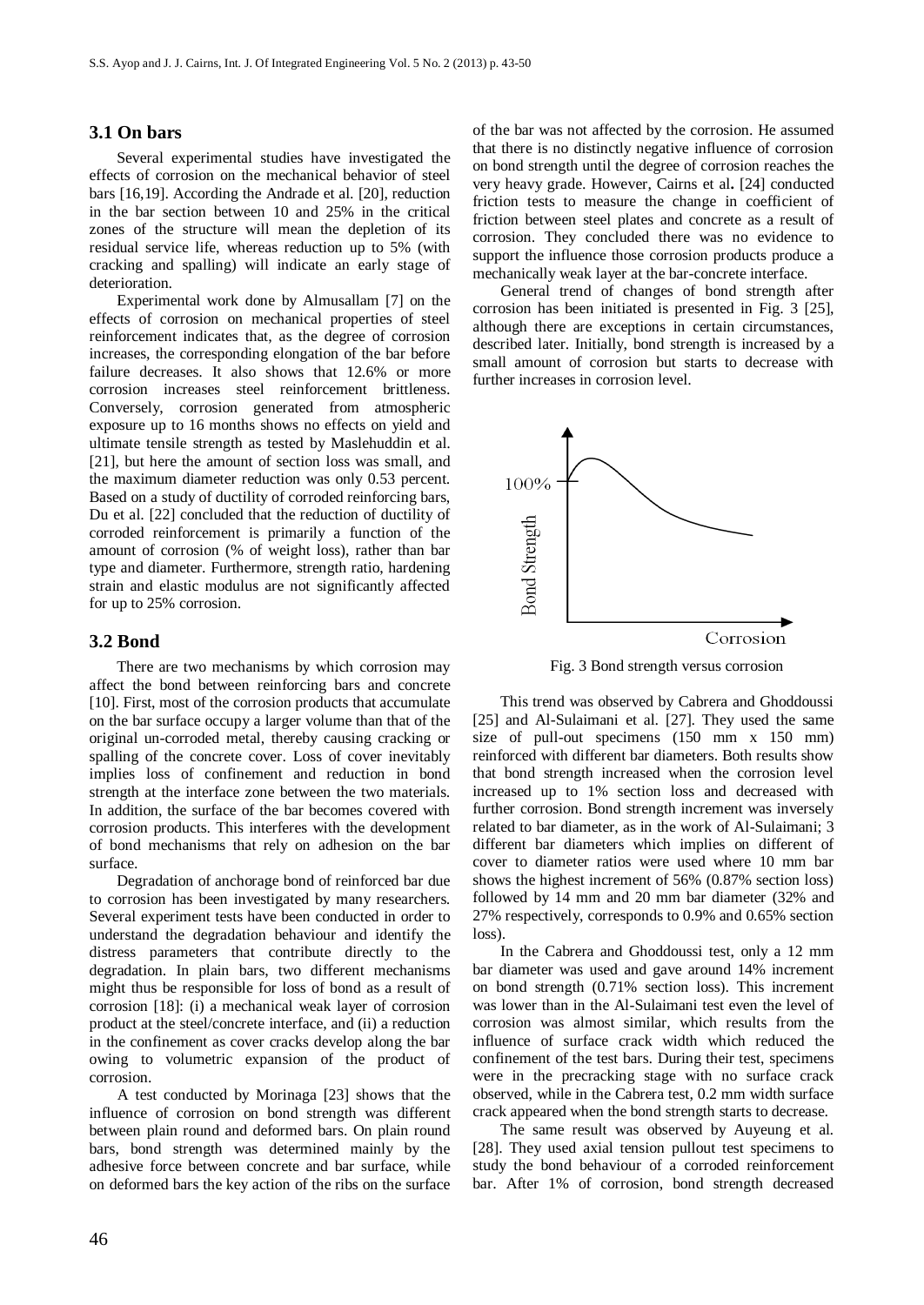rapidly. Cantilever test specimen was used by Almusallam et al. [29] where open stirrups were provided to avoid shear failure during the bond test. They found up to 4% of weight loss, 16% increment of bond strength which then decreased as the amount of corrosion increased. By 8% of corrosion (post cracking stage), bond strength was almost 30% lower than that of uncorroded specimens.

Pull-out tests conducted by Fang et al. [30] on pullout specimens confined with two 6 mm diameter stirrups at 40 mm spacing show no obvious degradation in bond strength. When the degree of corrosion was 6%, the bond strength decreased by only 12%, which was far lower than in the unconfined specimens reported previously. Other tests were conducted on 24 specimens reinforced with 20 mm hot-rolled deformed steel bars and having 80 mm embedment length (Fang et al. [31]. These confined and unconfined specimens were corroded with varying corrosion degrees from 0% (non corrosion) to 6 % mass loss. The experiment results have been compared with analytical results from nonlinear finite element analysis. They found that confinement supplied an effective way to counteract bond loss for corroded steel bars of the medium corrosion level (around 4% to 6% mass loss). Both experiment and analysis showed that the bond strength of unconfined steel bars was  $30 - 65%$ lower than that of confined steel bars for a similar corrosion level.

Williamson and Clark [32] considered five variables: level of corrosion, pre-load, cover depth, bar type (plain and deformed) and specimen age in studying the effects of corrosion on bond strength. They found that preloading the specimens during the corrosion process affected only deformed bar specimens with the greatest cover thickness. At 20% corrosion with cover to diameter ratio of 2, the appearances of extensive cracks has slight effects on bond strength when compared with uncorroded specimens.

## **4. Corrosion Induced Surface Crack**

The appearance of surface cracks on the corroded structures results from the volumetric expansion of active corrosion of the reinforcing bars. This volume depends on the type of oxide, degree on hydration and on the dispersion of corrosion products into the surrounding pore structure [33]. When corrosion initiates, it progresses by causing an expansion of the rust produced in the vicinity of the rebar. Longitudinal corrosion cracks form along the corroded reinforcing bars when the tensile stress in the concrete surrounding the rebar exceeds the tensile strength of the concrete [8]. These cracks cause loss of concrete integrity which reduces the concrete contribution to the load-bearing capacity and affects the external appearance of the structure [34].

Experimental works were conducted by Andrade et al. [35] to identify the influence of bar location, impressed current intensity and cover thickness on surface crack as a function of rebar corrosion. They found that 20 μm of bar radius loss to corrosion was needed to induce surface crack, but no influence of cover/ diameter ratio on the cracking initiation time. The influence of corrosion on crack initiation was discussed previously in *fib* Bulletin 10 [25] and tabulated in Table 1. Different section loss was produced to induce surface crack from 0.3% to the maximum 4% of section loss. In general, high amounts of corrosion induced by high impressed current are required to initiate cracks on a thick concrete cover.

On crack propagation, Rodriguez et al. [34] mentioned that crack evolution depends mainly on the position of the bar in concrete element (top or bottom cast position) and on the corrosion rate *icorr*, although this influence was negligible for usual corrosion rate values ranging between  $0.1 - 2 \mu m/cm^2$ . They developed an empirical expression from their experimental results on different casting positions, where crack width as a function of attack penetration was derived as:

$$
w = 0.05 + \beta[x - x_o]
$$
 (w \le 1.0 mm) (1)

where  $w$  is the crack width in mm,  $x$  is attack penetration in micron,  $x<sub>o</sub>$  is the attack penetration corresponding to crack initiation and β is a coefficient which depends on the bar position ( $\beta$  = 0.01 for top cast bar, 0.0125 for bottom cast bar).

Alonso et al. [33] found a linear relationship between crack width growth and radius loss during the propagation period of the crack. In conclusion, they summarized the evolution of crack width as in Table 2.

Vidal et al. [39], based on their work on two beams naturally corroded over periods of 14 and 17 years found that attack penetration calculated from pit penetration and diameter decrease to quantify reinforcement corrosion only gives a good prediction of crack initiation, but not of crack propagation. It was due to the fact that the attack penetration used was derived from the pitting condition which was calculated from several experimental data, which to some extent were limited to certain problems and the corrosion environment only, while section loss was determined from actual mass loss after the corrosion process, which gives more accurate results. In this work, they concluded that longitudinal crack initiation depends on the cover/ diameter ratio and the bar diameter, but the quality of the steel concrete interface may have some effects. However, on crack propagation, cover/ diameter ratio and the bar diameter seem to have no effects on the crack width evolution as a function of steel cross-section loss.

Several studies have been conducted to investigate the influence of surface crack on bond strength reduction. On plain bars, longitudinal cracking reduced the confining pressure on the bar interface which reduced the bond strength, which was shown by Cairns et al. [18] for specimens without links. This condition was not observed in specimens with links because confining pressure was maintained by the links. The relationship between bond strength and crack width from different casting position is depicted in the following equations, refer equation (2) and equation (3).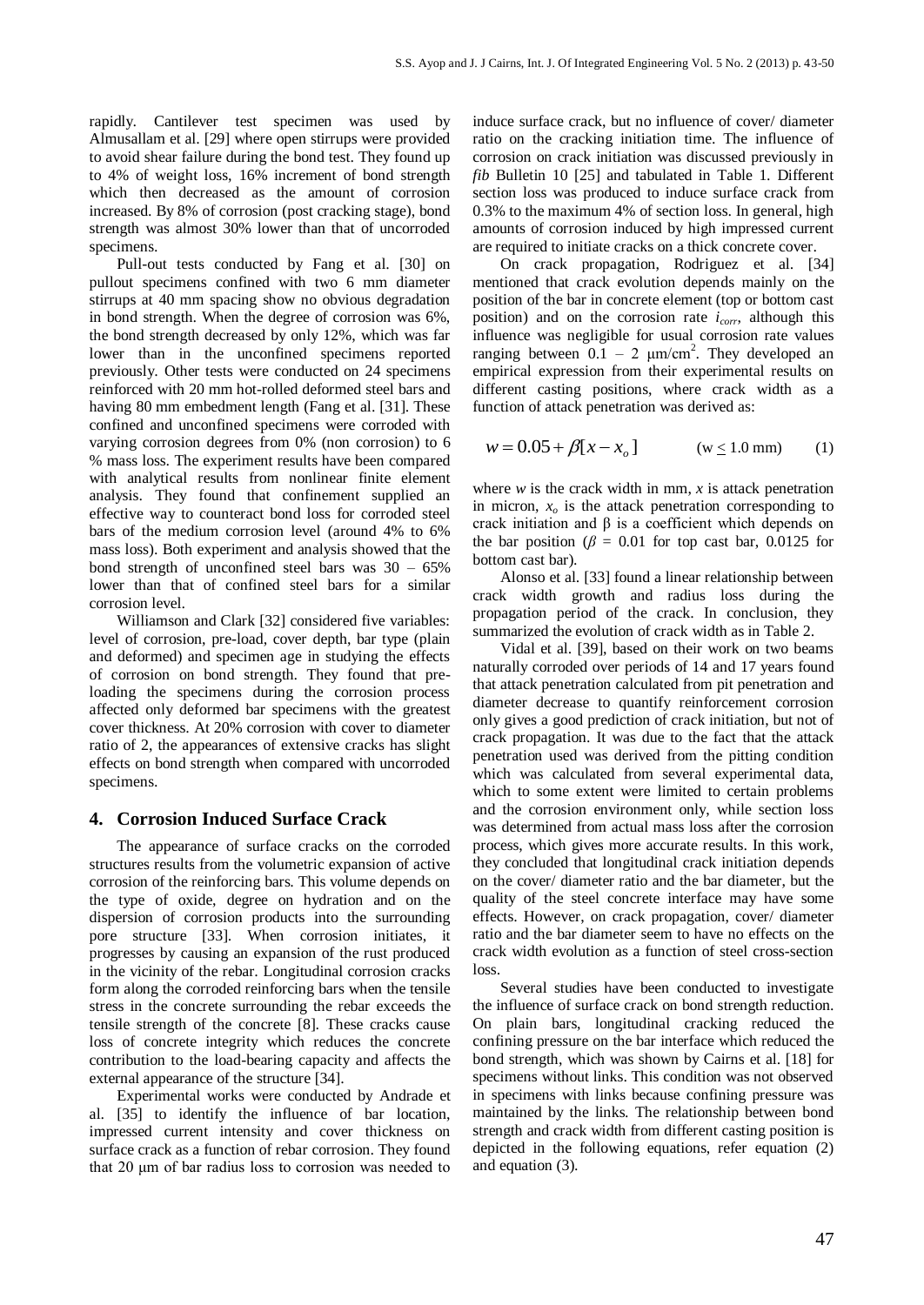$$
f_{bres} = \frac{f_{bu}}{(1 + 0.8w_{cr})}
$$
 (2)

$$
f_{bres} \le \frac{f_{bu}}{(0.5 + 1.6w_{cr})} \text{ for top cast bar} \tag{3}
$$

where:

*fbres* – residual bond strength for assessment

- *fbu* design bond strength
- *wcr* maximum width of longitudinal cover crack

On deformed bars, Almusallam et al. [29] reported that at the initial stage of crack formation ( $\approx 0.2$  mm width), ultimate bond load was decreased to around 60%. After a certain degree of corrosion, the effects of crack width on bond strength was insignificant because of sufficiently wide cracks; the reinforcement bars had already lost much of their confinement, and a further increase in crack width does not cause any further reduction in the confining force.

## **5. Conclusion**

- i. Three mechanisms, namely cover cracking, bar section loss and bond strength deterioration were identified as having influence on reduction on residual capacity in corroded structure.
- ii. Section loss (%) and attack penetration (mm) are the two main parameters used by previous researchers in quantifying amount of corrosion.
- iii. In general, some enhancement of bond strength on the early stage of corrosion due to some changes in steel/concrete interface.
- iv. Surface crack was formed due to volumetric expansion of corrosion products around the steel bar.

| <b>Researchers</b>             | Bar $\phi$<br>(mm) | $c/\phi$ ratio | <b>Impressed</b><br><b>Current</b><br>(mA/cm <sup>2</sup> ) | <b>Crack</b><br>Width<br>(mm) | <b>Section</b><br>Loss<br>$(\%)$ | <b>Corrosion</b><br><b>Penetration</b><br>(mm) |
|--------------------------------|--------------------|----------------|-------------------------------------------------------------|-------------------------------|----------------------------------|------------------------------------------------|
| Al-Sulaimani et<br>al. [27]    | 10                 | 7.5            | 2                                                           |                               | 5                                | 0.13                                           |
|                                | 14                 | 5.36           | $\overline{2}$                                              |                               | $\overline{3}$                   | 0.11                                           |
|                                | 20                 | 3.75           | $\overline{c}$                                              |                               | $\overline{2}$                   | 0.10                                           |
| Cabrera and<br>Ghoddoussi [26] | 12                 | 5.75           | 3 Volts                                                     | 0.2                           | $1 - 2$                          | $0.03 - 0.06$                                  |
| Clark and<br>Saifullah 361     | 8                  | 0.5            | 0.5                                                         |                               | 0.4                              | 0.008                                          |
|                                | 8                  | 1.0            | 0.5                                                         |                               | 0.6                              | 0.012                                          |
|                                | 8                  | 2.0            | 0.5                                                         |                               | 1.3                              | 0.026                                          |
| Andrade et al.<br>$[35]$       |                    | $1.25 - 1.88$  | 0.1                                                         | 0.05                          | $0.015 -$<br>0.018               | $0.4 - 0.48$                                   |
|                                | 16                 | 1.25           | 0.01                                                        | < 0.05                        | 0.017                            | 0.43                                           |
| Saifullah and<br>Clark $[37]$  | 8                  | 1.0            | 0.04                                                        |                               | 1.1                              | 0.022                                          |
|                                | 8                  | 1.0            | 0.25                                                        |                               | 0.78                             | 0.016                                          |
|                                | 8                  | 1.0            | 2                                                           |                               | 0.3                              | 0.006                                          |
| Rodriguez et al.<br>[38]       | 16                 | $2.0 - 4.0$    | $0.003 - 0.10$                                              |                               | $0.4 - 1.0$                      | $0.015 - 0.04$                                 |
| Almusallam et al.<br>$[29]$    | 12                 | 5.0            | 10                                                          |                               | 4.0                              | 0.12                                           |

Table 1: Amount of corrosion to initiate crack of concrete cover [24].

Table 2: Influence of several parameters on the initiation and propagation of crack width [32].

|                      | Time of evolution of the crack for the same attack penetration |                       |  |  |
|----------------------|----------------------------------------------------------------|-----------------------|--|--|
| Variable             | Initiation                                                     | Propagation           |  |  |
| Increases $I_{corr}$ | Indifferent                                                    | Longer                |  |  |
| Increase $c/\phi$    | Longer                                                         | Low to high influence |  |  |
| Increase porosity    | Longer                                                         | High influence        |  |  |
| Stirrup (isolated)   | Indifferent                                                    | Indifferent           |  |  |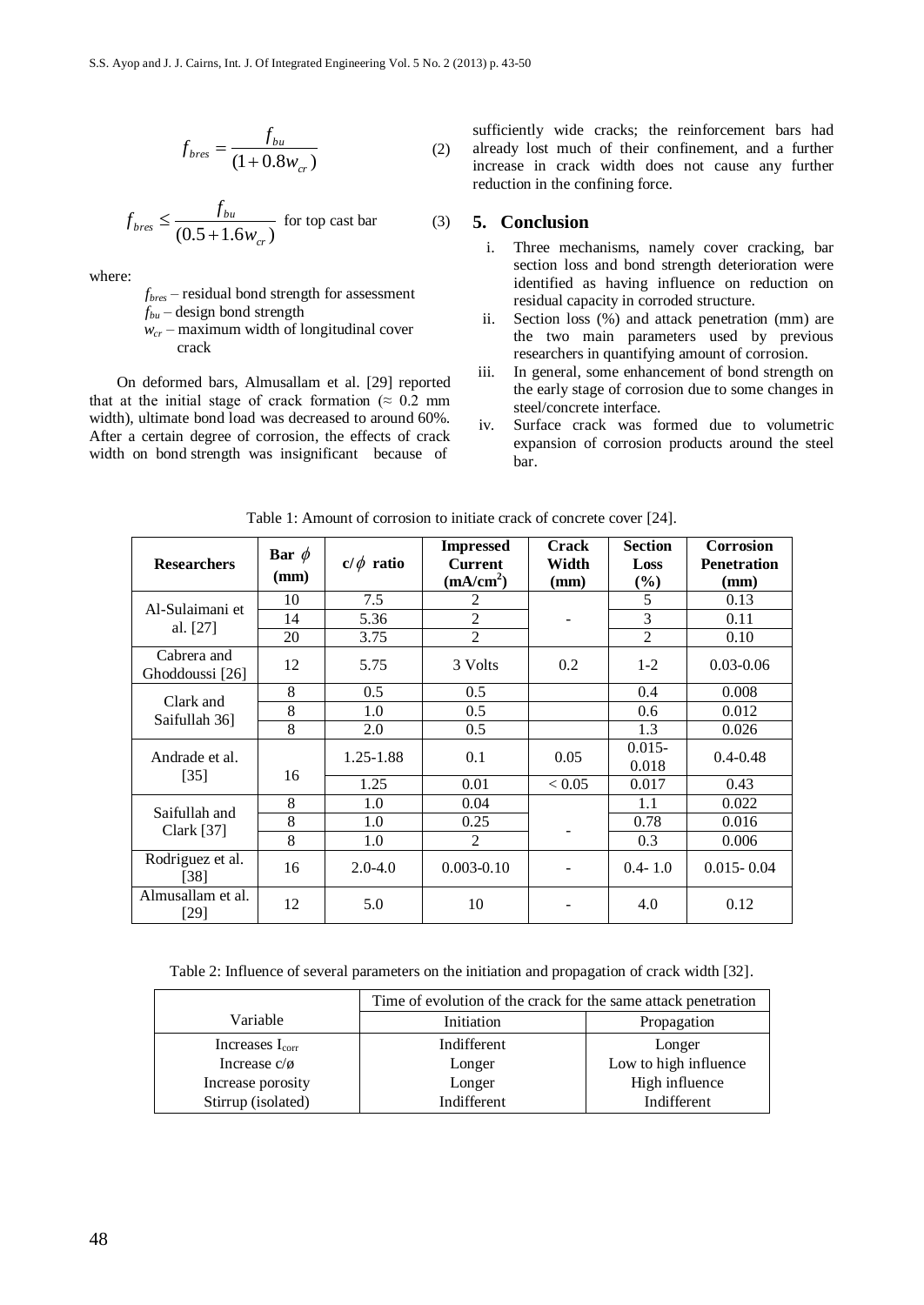#### **References**

- [1] Basheer, P.A.M., Chidiact, S.E., and Long, A.E. Predictive model for deterioration of concrete structures. *Construction and Building Materials*, Volume 10(1), (1995), pp. 27-37.
- [2] Cairns, J., Du, Y., and Law, D. Residual bond strength of corroded plain round bars. *Magazine of Concrete Research*, Volume 58(4), (2006), pp. 221- 231.
- [3] BiczOk, I. Concrete corrosion concrete protection. 8th Edition. *Akademiai Kiado*, Budapest, Hungary (1964).
- [4] Pludek, V.R. Design and corrosion control. *The Gresham Press*, Surrey, UK, (1977).
- [5] Pantazopoulou, S.J., and Papoulia, K.D. Modeling cover-cracking due to reinforcement corrosion in reinforced structures. *Journal of Engineering Mechanics*, Volume 127( 4), (2001), pp. 342- 351.
- [6] Broomfield, J.P. Corrosion of steel in concrete, understanding, investigation and repair. *E&FN Spon*, London, UK, (1997).
- [7] Almusallam, A.A. Effects of degree of corrosion on the properties of reinforcing steel bars. *Construction and Building Materials*, Volume 15, (2001), pp. 361-368.
- [8] Bentur, S., Diamond, S., and Berke, N.S. Steel corrosion in concrete: fundamental and civil engineering practice. *E&FN Spon*, London, UK, (1997).
- [9] Marquest, P.F., and Costa, A. Service life of rc structures: carbonation induced corrosion. prescriptive vs. performance-based methodologies. *Construction and Building Materials*, Volume 24, (2010), pp. 258- 265.
- [10]Stanish, K., Hooton, R.D., and Pantazopoulou S.J. Corrosion effects on bond strength in reinforced concrete. *ACI Structural Journal*, Volume 96(6), (1999), pp. 915- 921.
- [11] Beeby, A.W. Cracking, cover and corrosion of reinforcement. *Concrete International Design and Construction*, Volume 5(2), (1983), pp. 35- 40.
- [12]Cao, C., Cheung, M.M.S., and Chan, B.Y.B. Modeling of interaction between corrosion-induced concrete cover crack and steel corrosion rate. *Corrosion Science*, Volume 69, (2013), pp. 97-109.
- [13]Raupach, M. Chloride-induced macrocell corrosion of steel in concrete-theoretical background and practical consequences. *Construction and Building Materials*, Volume 10(5), (1996), pp. 329-338.
- [14]Ahmad, S. Reinforcement corrosion in concrete structures, its monitoring and service life prediction-a review. *Cement and Concrete Composite*, Volume 25, (2003), pp. 459-471.
- [15]Azad, A.K., Ahmad, S., and Azher, S.A. Residual strength of corrosion-damaged reinforced concrete beams. *ACI Materials Journals*, Volume 104(1), (2007), pp. 40- 47.
- [16] Castel, A., Francois, R., and Arliguie, G. Mechanical behavior of corroded reinforced concrete beams: bond and notch effects. *Material Structure,* Volume 33, (2000), pp. 545-551.
- [17]Coronelli, D., and Gambarova, P. Structural assessment of corroded reinforced concrete beams: modeling guideline. *Journal of Structural Engineering*, Volume 130(8), (2004), pp. 1214-1224.
- [18]Cairns, J., Du, Y., and Law, D. Residual bond strength of corroded plain round bars. *Magazine of Concrete Research*, Volume 58 (4), (2006), pp. 221-231
- [19]Palsson, R., and Mirza, M.S. Mechanical response of corroded steel reinforcement of abandoned concrete bridge. *ACI Structural Journal,* Volume 99(2), (2002), pp. 157-162.
- [20]Andrade, C., Alonso, C., Garcia, D., and Rodriguez, J. Remaining service lifetime of reinforced concrete structures: effect of corrosion in the mechanical properties of the steel. *Proc. of the Symposium on Life Prediction of Corrodible Structures*, Cambridge, UK, (1991).
- [21]Maslehuddin, M., Allam, I.A., Al-Sulaimani, J., Al-Mana, A.I., and Abduljauwad, S.N. Effect of rusting of reinforcing steel on its mechanical properties and bond with concrete. *ACI Materials Journal*, Volume 87(5), (1990), pp. 496-502.
- [22]Du, Y.G., Clark, L.A., and Chan, A.H.C. Effect of corrosion on ductility of reinforcing bars. *Magazine of Concrete Research*, Volume 57(7), (2005), pp. 407-419.
- [23]Morinaga, S. Prediction of service lives of reinforced concrete buildings based on rate of corrosion of reinforcing steel. *Special Report No 23,*  Institute of Technology Shimizu Corporation, Japan, (1998).
- [24]Cairns, J., Du, Y., and Law, D. Influence of corrosion on the friction characteristic of the steel/concrete interface. *Construction and Building Materials*, Volume 21, (2007), 190-197.
- [25]The International Federation for Structural Concrete*.* Bond of reinforcement in concrete. *fib Bulletin 10*, Lausanne, Switzerland, (2000).
- [26]Cabrera, J.G., and Ghoddoussi, P. The effects of reinforcement corrosion on the strength of the steel/concrete "bond". *Proc. International Conference on Bond in Concrete: From Research to Practice*, Riga, Latvia, (1992).
- [27]Al-Sulaimani, G. J., Kaleemullah, M., Basunbul, I. A., and Rasheeduzzafar. Influence of corrosion and cracking on bond behaviour and strength of reinforced concrete members. *ACI Structural Journal*, Volume 87,(2), (1990), pp. 220-231.
- [28]Auyeung, Y., Balaguru, P., and Chung, L. Bond behaviour of corroded reinforcement bars. *ACI Materials Journal*, Volume 97(2), (2000), pp. 214- 220.
- [29]Almusallam, A.A., Al-Gathani, A.S., Aziz, A.R., and Rasheeduzzafar. Effects of reinforcement corrosion